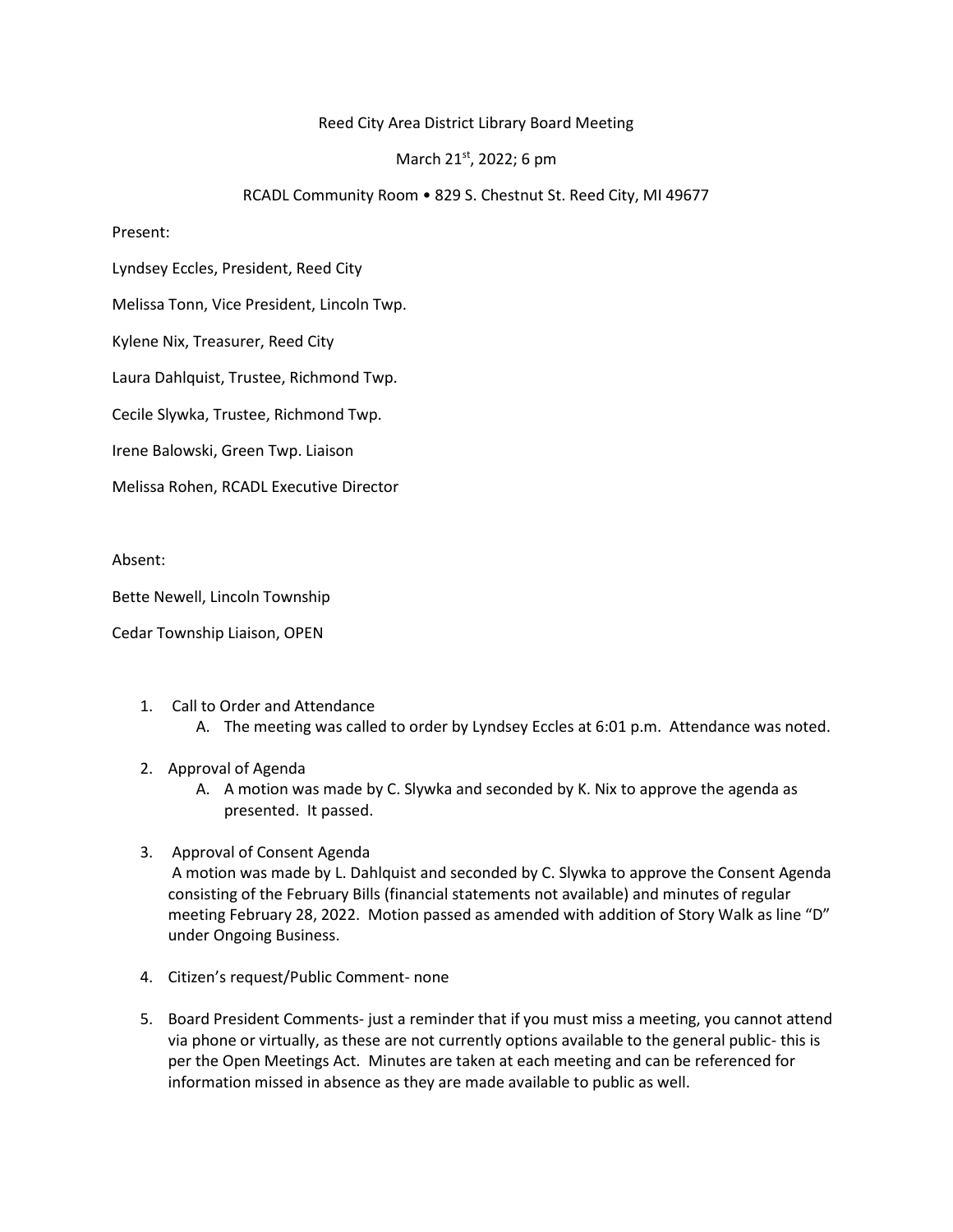- 6. Standing Committee Reports
	- A. Budget and Finance- Waiting for updated financial statements from bookkeeper. Will meet for quarterly budget review as soon as they are received.
	- B. Digital Sign Committee- final quote from Valley City Signs selected by committee (from a total of 5 companies/quotes reviewed by committee). Copy of Valley City Sign quote provided in 3/21/22 board packet.
	- C. Building Committee- will meet TBD. Continue work on items identified in Fall '21 review and plan a spring review.
	- D. Strategic Planning Committee- will meet 4/11/22 @ 2:00 PM at RCADL to work on an updated mission statement to accompany new branding
	- E. Millage Committee- Did not meet in Feb. L. Eccles attempted to reach out to Shirley of KDL for assistance with upcoming steps, has yet to receive a reply. Will attempt to follow up again. Meeting TBD.
		- i. L. Dahlquist had pamphlet from BRPS detailing millage/bond renewel that she thought would be helpful in planning our upcoming renewal request.
	- F. HR/Policy Committee- TBD- policy updates, M. Rohen has been reviewing and has notes of suggestions for updates. Also, discuss timeline for review of M. Rohen.
- 7. Director's Report (see RCADL board packet dated 3/21/22)
	- Submitted OCCF Grant for SRP.
	- Community Room is continuing to see increased usage- Jan. 193 people used for various events, excluding staff/meeting space use.
	- M. Rohen and L. Eccles met with Cargill representative, Sarah Spruit to discuss possible grant funding projects. First project being a food nutrition and garden series this spring/summer. Second being a future boardwalk project in the wetlands south of the library- this would need to be in coordination with the Phillip Neri Catholic Church, as they own some of the property.
	- Brainstorming ways to give cardholders priority for popular events to ensure the public that funds the library is given first opportunity to attend- possibly after a certain period for cardholders only, anyone in the community would be able to sign up.
	- Resignation by library clerk who worked 10 hrs a week, may consider continuing with only two remaining clerks going forward- possibly extending their weekly hours to compensate.
	- M. Rohen will meet with 3 new volunteers.
	- Possible grant requests from MMLL (Story hour tactile/sensory programming) and GLE (outdoor games/furniture to be used to expand outdoor summer movie night programs to family outdoor games and movie night evenings).
	- Coordinating with GFWC for possible board game collection donation to be used to expand teen engagement and programming.
	- Program attendance for 15 events in Feb. was 193; 3 passive program participation in Feb. was 139.
	- M. Rohen's schedule is 35 hours per week. She works from 7:30 AM to 3:30 or sometimes 4:30 PM generally Monday – Thursday. She is available outside of these hours by arrangement also.
- 8. Ongoing Business
	- A. Window update- M. Rohen has reached out to several companies and is waiting to meet with P. Noreen for recommendations.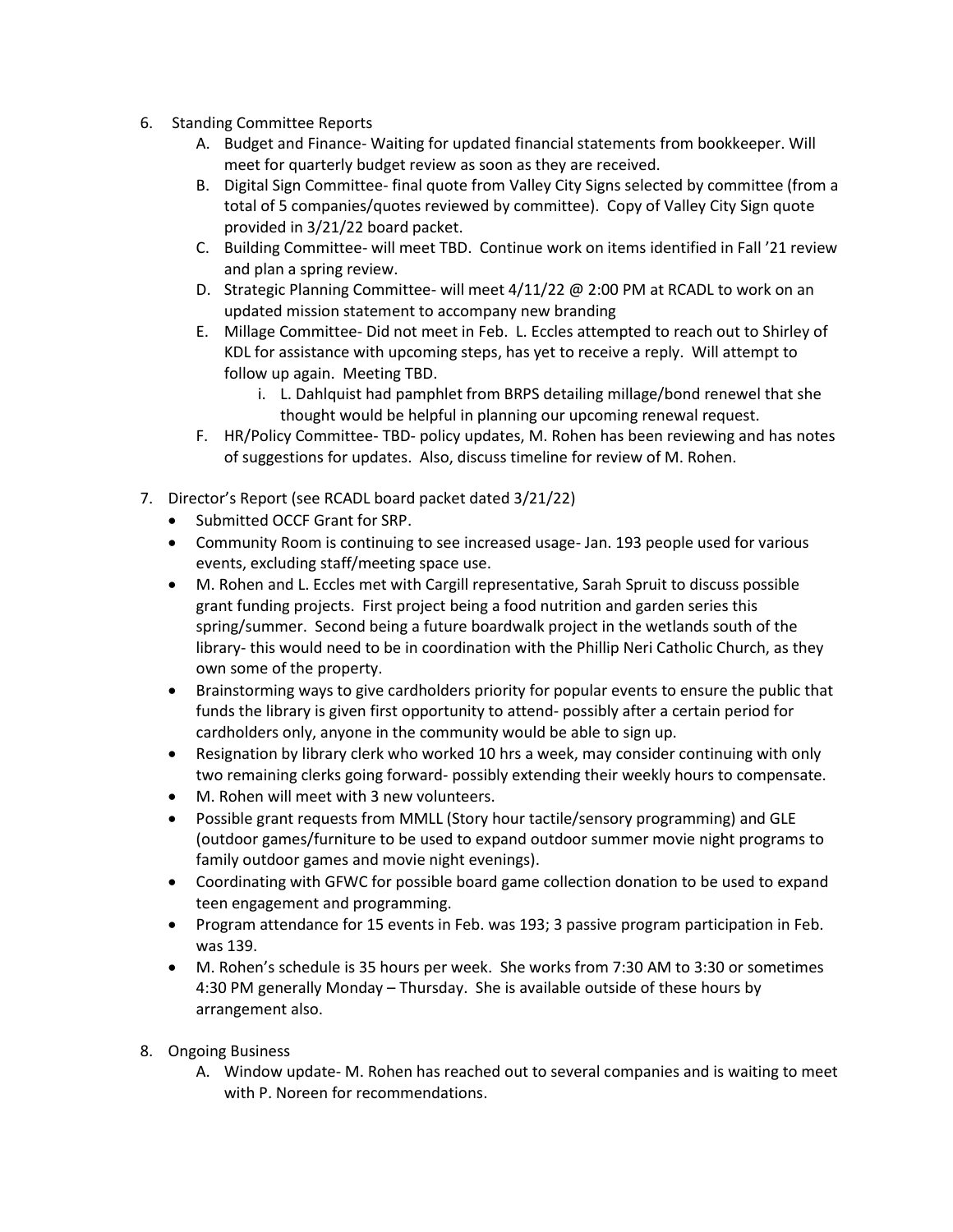- B. Community Room Floor/Tile Discussion Update
	- i. Quotes for both cleaning/waxing and also completly replacing floor were presented. Also, vinyl floor samples were available for review. Board opted to table decision until more quotes were received for an initial cleaning/waxing of the VCT tile currently in place and for its ongoing maintenance costs (M. Rohen has been having difficulty getting responses from companies she has reached out to).
	- ii. Vinyl flooring overlay would cost roughly \$4,000, with little to no further upkeep beyond routine cleaning.
	- iii. It was also mentioned that if we plan to rent the room out, we may consider updating for a more modern aesthetic.
- C. Grant Opportunities
	- i. GLE (outdoor furniture/games), OCCF (SRP), TC Energy (digital sign), Cargill (nutrition series, boardwalk), and MMLL (story hour tactile learning).
- D. Story Walk- will change book to "Cat's Colors" as soon as ground is thawed enough to install an extra kiosk to accommodate the longer book. K. Nix noted that teachers are asking about taking classes to visit StoryWalk before school ends. Also, kiosks should be stained this year.
- 9. New Business
	- A. Purchase of Storage Shed
		- i. Several quotes gathered by M. Rohen contained in the board packet 3/21/22.
		- ii. M. Rohen states that the need for a shed is great, as the library is out of storage space for large items (furniture mostly) and if we expand our outdoor activities we will need to store those items also (i.e. corn hold boards, etc…).
		- iii. Board opted to table decision.
	- B. Replacement of lights at circulation desk
		- i. Current lights (3 pendants in total) are expensive and not budget friendly. Will replace with new lower cost option in similar contemporary style.
		- ii. K. Nix made a motion to allow the Building Improvement committee to spend up to \$100 per fixture with a total allotment of \$300. M. Tonn seconded. Role call vote completed. Passed 5-0.
	- C. Garden/Memorial Tree discussion
		- i. Garden area was identified by building committee as an area needing updating after Fall '21 review.
		- ii. M. Rohen will reach out to associate who planted native gardens around the City of Evart to see if she can come to next meeting to discuss her recommendations.
		- iii. A possible educational/interactive approach in the garden was discussedincluding stakes with plant names/genius, info board about native plants, pollinators, etc.
		- iv. Possibly relocate 2 donated memorial bushes or replace with small trees including memorial markers in backyard.
		- v. Discussion will continue, no action taken
	- D. Approval to accept proposal from Valley City Sign for new outdoor sign
		- i. Motion made by M. Tonn and seconded by C. Slywka to move forward with contacting TC Energy with this provided quote for funding possibility. Motion passed. M. Rohen will email R. Stieg with the quote for next steps.